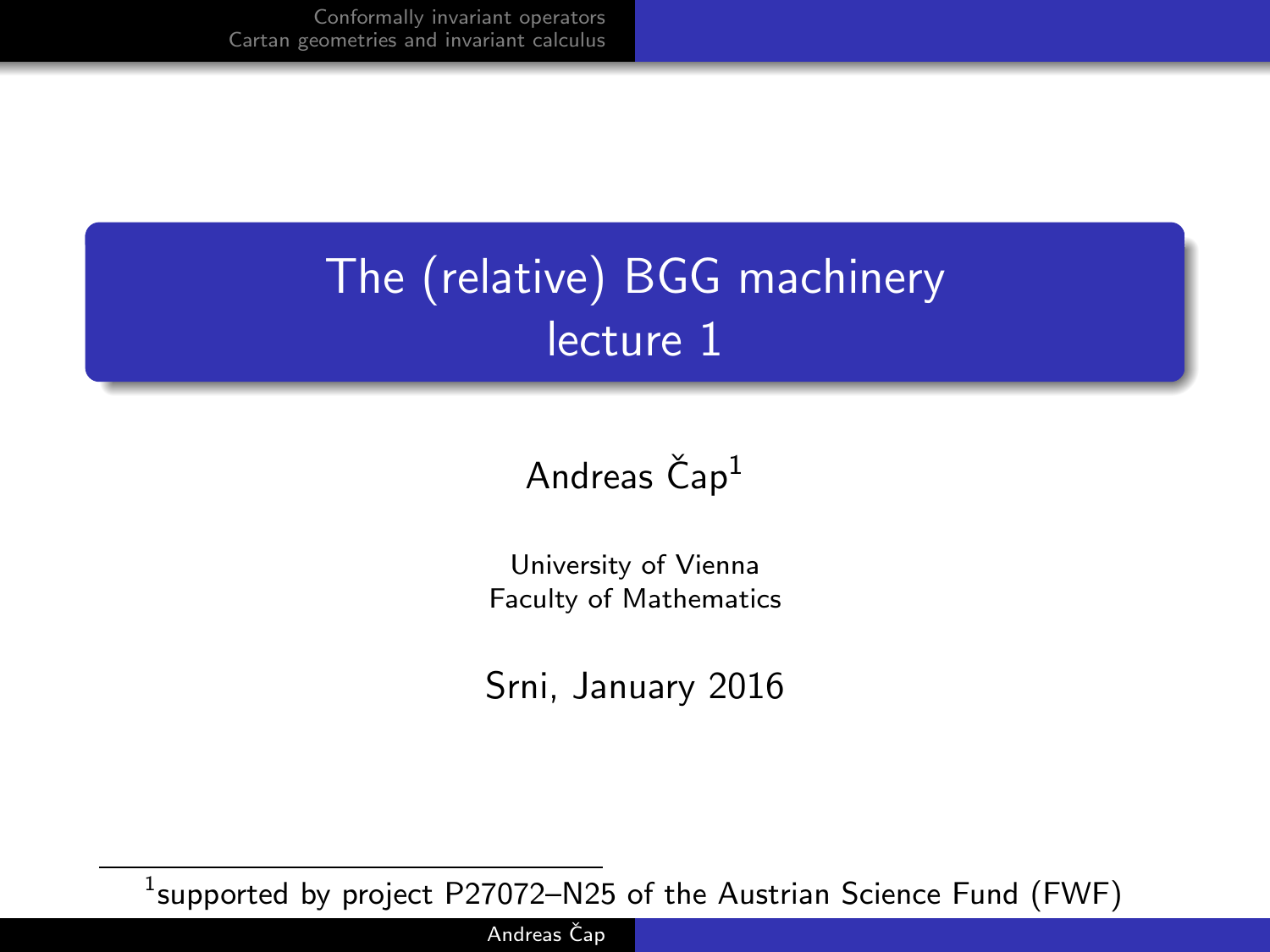- This series of lectures is based on recent joint work with Vladimir Souˇcek (Prague), in which we found a relative version of BGG sequences and a simpler construction for the original sequences.
- In the first lecture I will first discuss background on invariant differential operators, using conformally invariant operators as a guideline.
- Next, I will talk about Cartan geometries and geometric objects and differential operators associated to them.
- In the second lecture, I will describe a construction of BGG sequences based on these ideas. The third lecture will discuss the relative analog.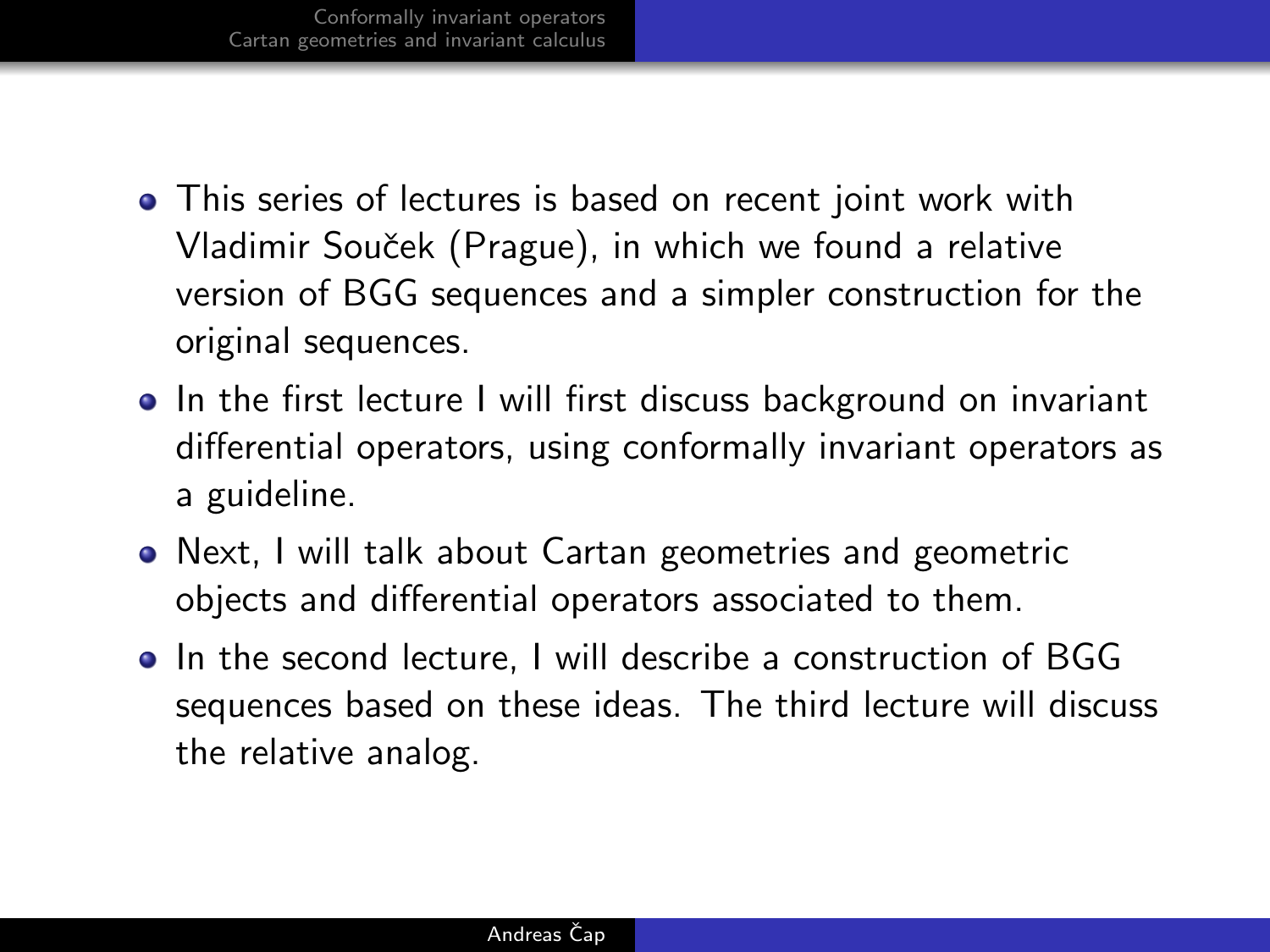[Conformally invariant operators](#page-3-0) [Cartan geometries and invariant calculus](#page-9-0)





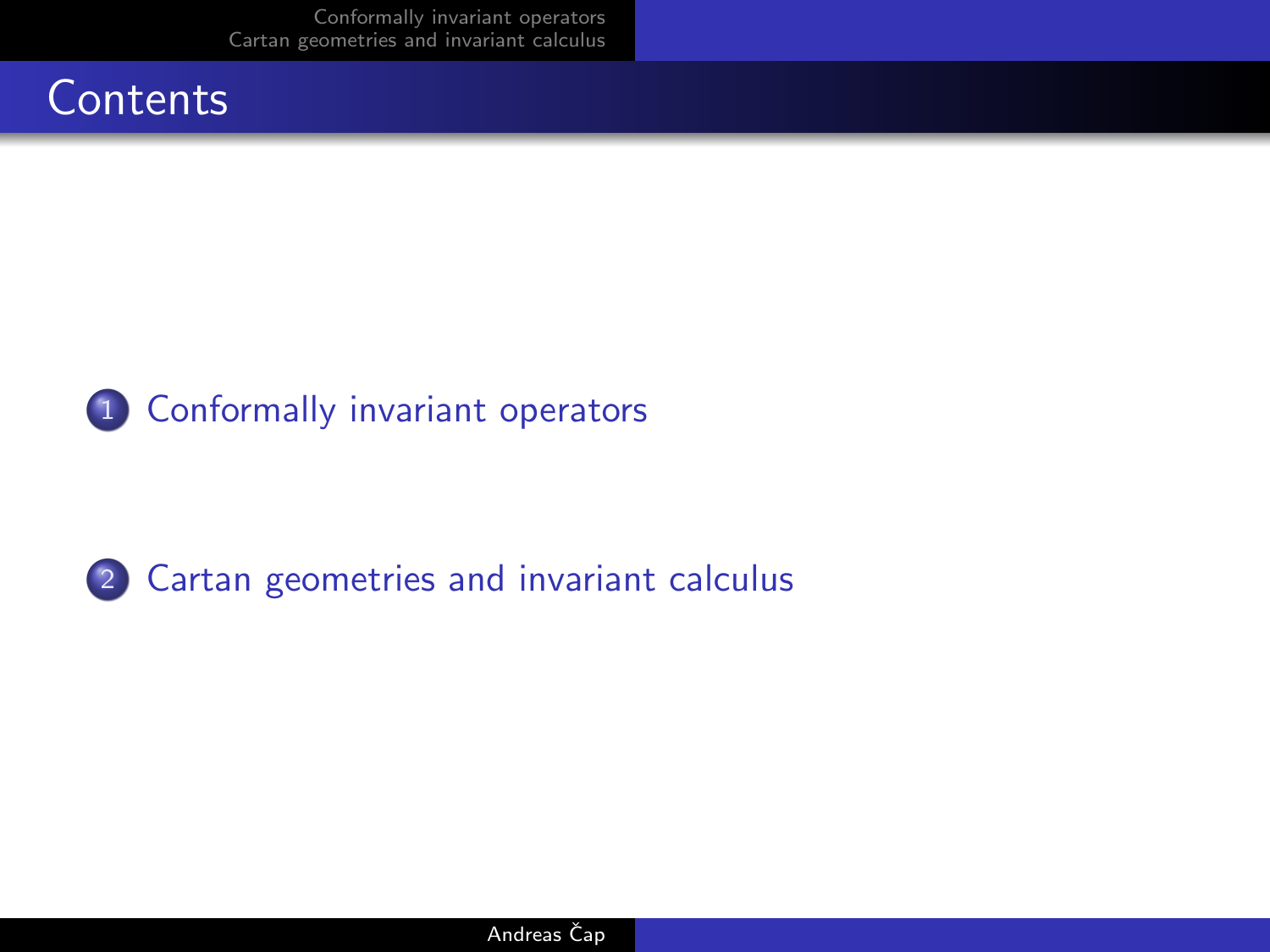"Invariant differential operator" should be understood as (linear) differential operator intrinsically associated to a given geometric structure. Such operators have to act on "geometric objects" which are intrisically associated to the given structure. Let us start discuss this for Riemannian (spin) manifolds, for which everything is well known:

- Geometric objects are built up from tensors and spinors. Some of them exist on general manifolds, some (like trace–free tensors) depend on the Riemannian metric  $g$ .
- All these objects can be differentiated using the Levi–Civita connection  $\nabla$  of g, which can be iterated to obtain higher derivatives.
- <span id="page-3-0"></span>This can be mixed with expressions built up from the Riemann curvature and its iterated covariant derivatives, then one applies tensorial operations.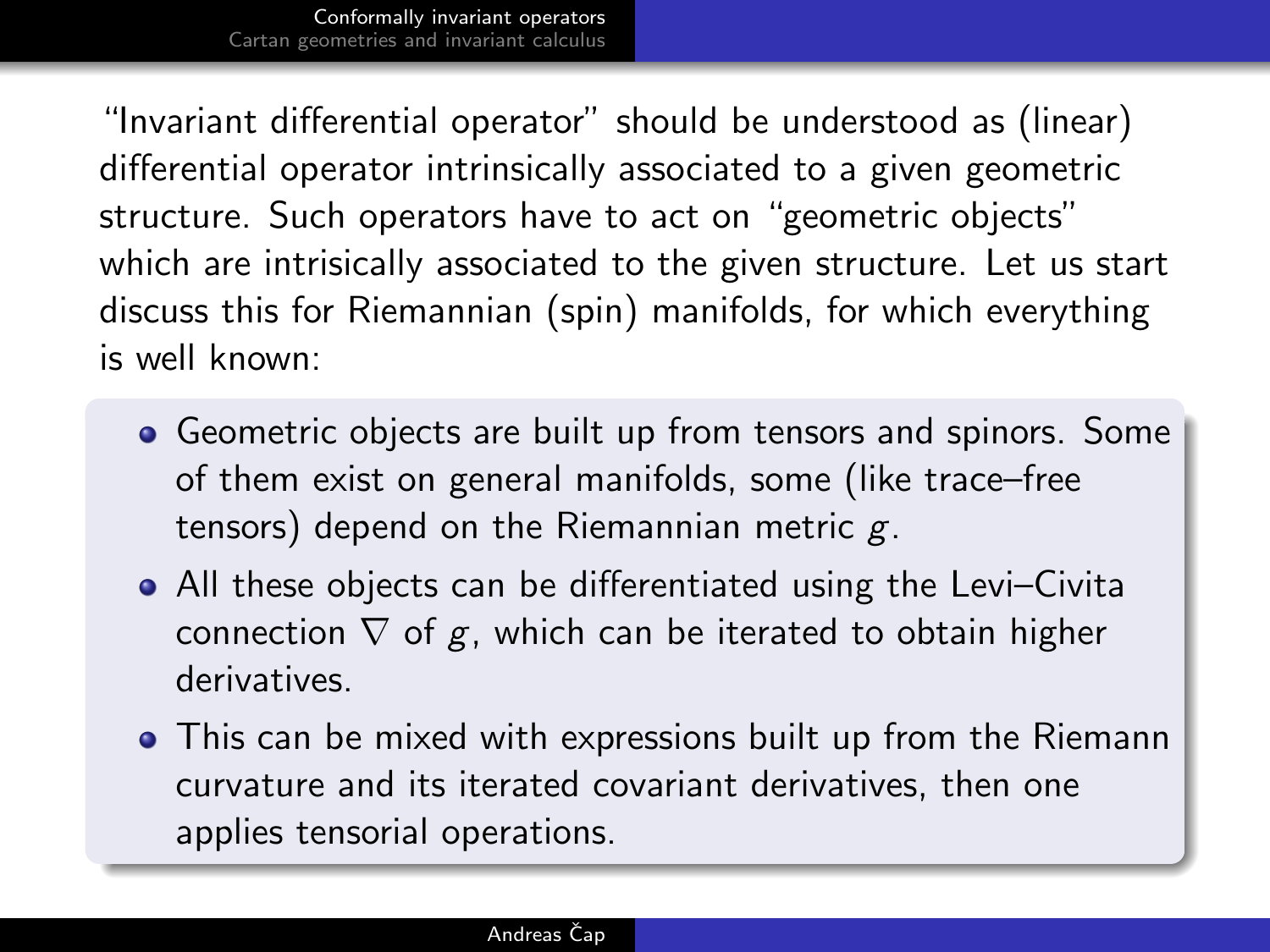This can be formulated more systematically via the orthonormal frame bundle or its Spin extension. This is a principal bundle  $P \to M$  with structure group  $H = O(n)$  (or  $SO(n)$  in the oriented case or  $Spin(n)$  in the spin case). This bundle is endowed with a canonical principal connection, the Levi–Civita connection. Thus

- Representations of  $H$  give rise to natural (associated) bundles, equivariant maps between such representations induce natural vector bundle homomorphisms.
- Via induced connections, all these geometric objects can be differentiated covariantly. Since  $T^*M$  is associated to H, this again produces sections of an associated bundle. Hence iterated derivatives are no problem.

Since there are so many invariant operators in the Riemannian setting, it is a natural idea to look at stronger invariance properties to identify particularly robust operators. The simplest idea in this direction is conformal invariance.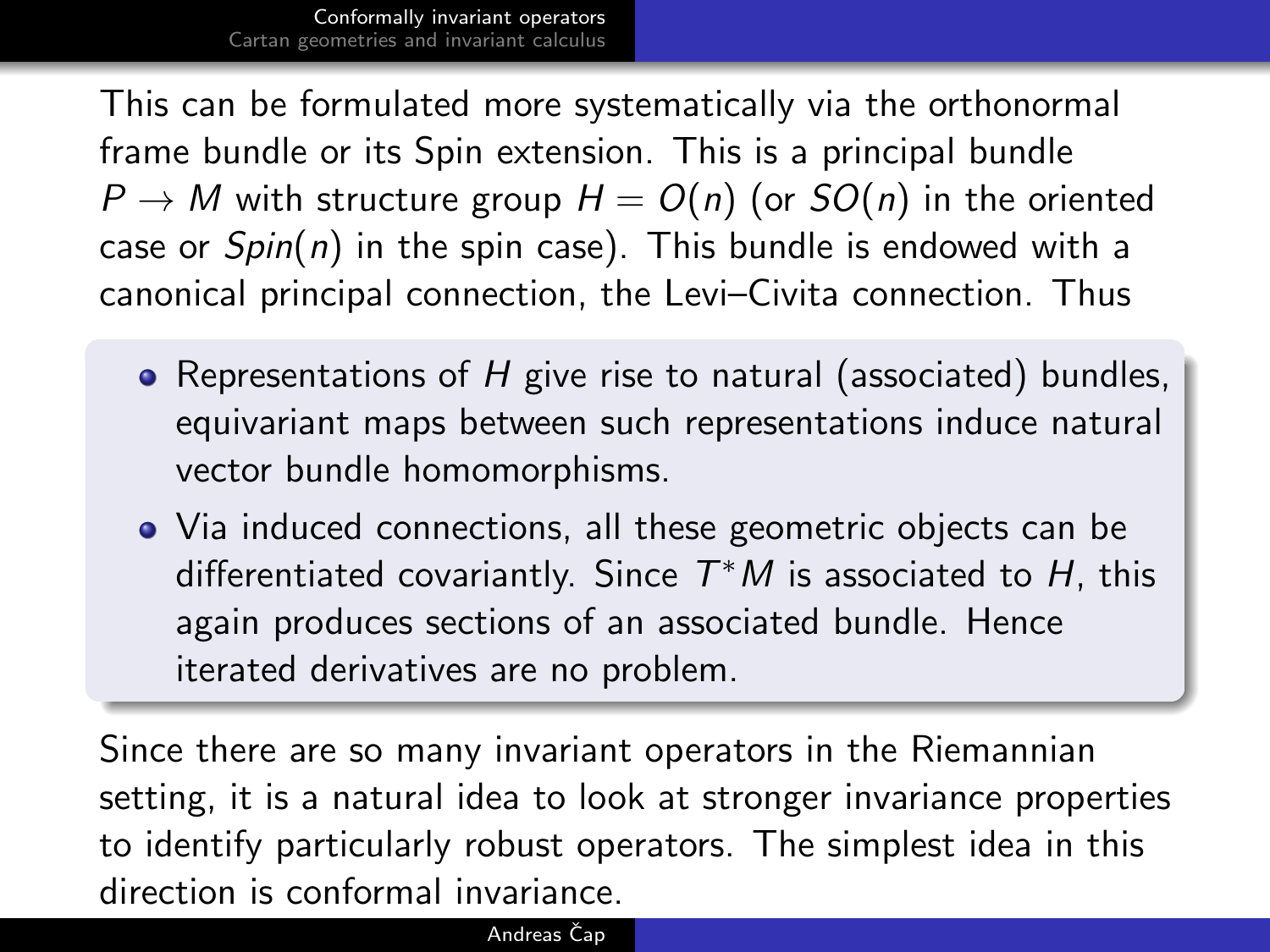Recall that two metrics  $g$  and  $\hat{g}$  on a manifold M are conformally *equivalent* if and only if  $\hat{g} = f^2 g$  for a smooth, non–vanishing function  $f$  on  $M$ . The basic definition of a conformally invariant operator then is

Given  $g$ , form a Riemannian–invariant operator  $D$  in the form described above (using  $\nabla$ , R, vol<sub>g</sub> and tensorial operations). The requirement then is that replacing all quantities associated to  $g$  by those corresponding to  $\hat{g}$ , the resulting operator  $\hat{D}$  should be the same.

- Trying to construct such operators directly works well in very low orders, but then quickly gets out of hand.
- One has to involve density bundles ("conformal weights"). A choice of metric identifies densities with smooth functions, but changing the metrics changes the function.
- Several well known operators (conformal Killing operators, twistor operator on spinors) are conformally invariant.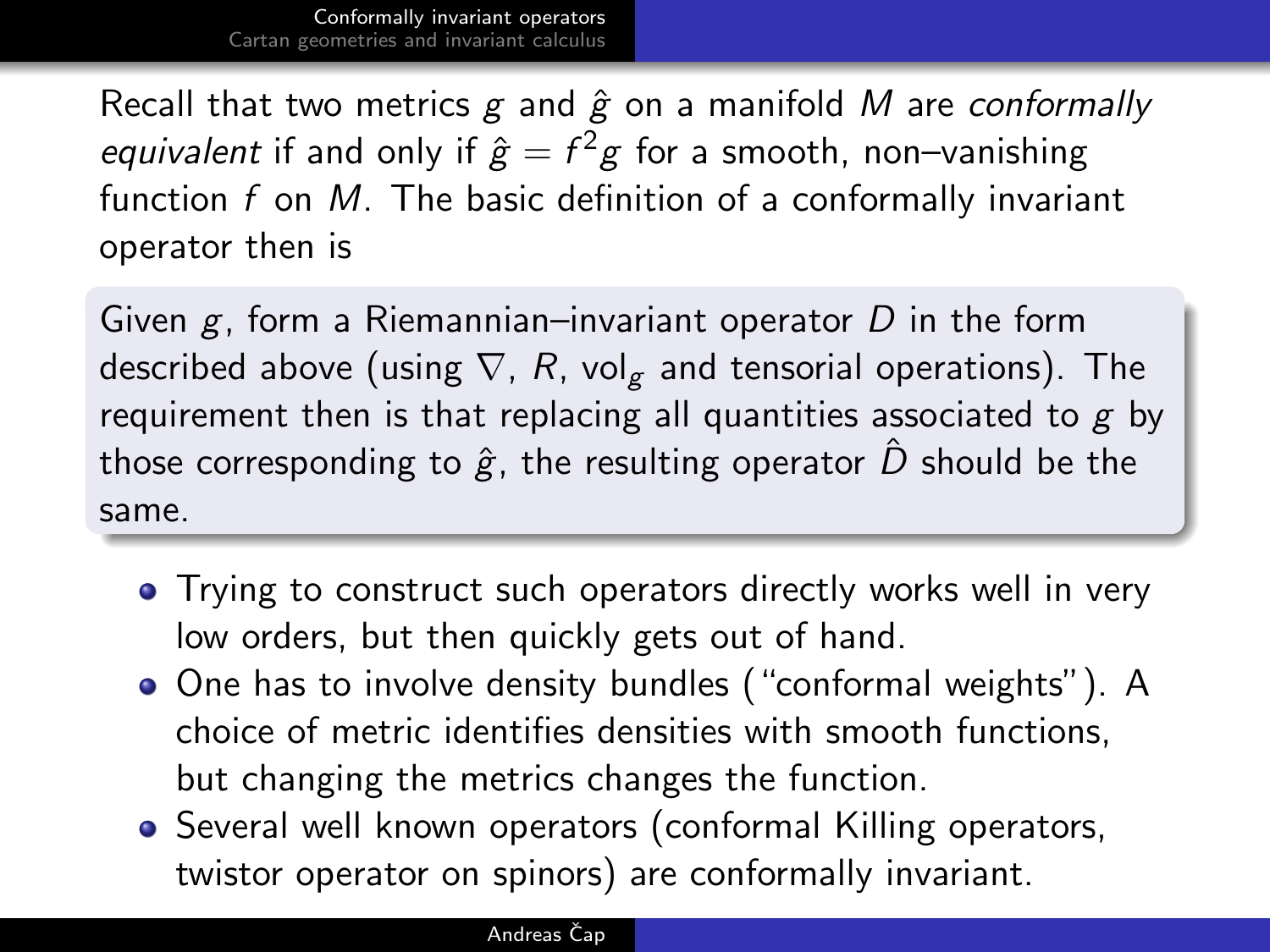The fact that finding conformally invariant operators is difficult, is explained by a surprising relation to representation theory. Since the round metric on the sphere  $S^n$  is homogeneous, also the group G of conformal isometries acts transitively, so  $S^n \cong G/P$  for some subgroup  $P \subset G$ .

- $G \cong O(n+1, 1)$  is semisimple
- $\bullet$  P  $\subset$  G is the stabilizer of a null line in the standard representation of G. This is a parabolic subgroup of G.
- $\bullet$  P is a semi-direct product of  $CO(n)$  and a nilpotent normal subgroup  $P_+\cong \mathbb{R}^{n*}.$  The second factor corresponds to transformations fixing the base point to first order.
- The natural bundles we discussed before are exactly the homogeneous bundles induced by completely reducible representations of P on which  $P_+$  acts trivially.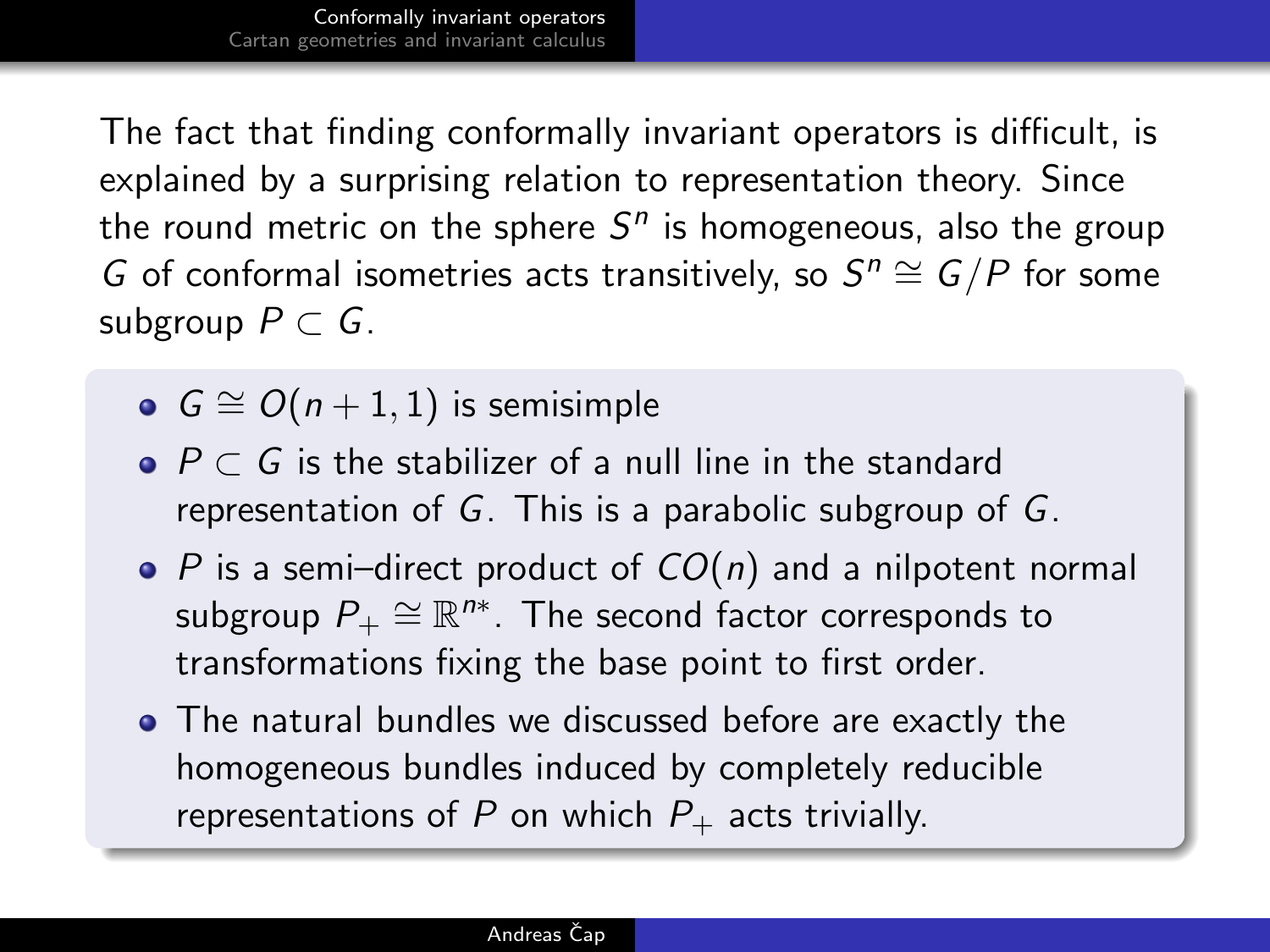Hence the space of sections of any of the natural bundles over  $S<sup>n</sup>$ carries a representation of G (principal series representations). Any conformally invariant operator defines an intertwining operator between the corresponding representations. These can be analyzed via homomorphisms of generalized Verma modules, and existence of such a homomorphism requires the modules to have the same infinitesimal character. This leads to:

- Starting from a fixed bundle  $E$  (with fixed conformal weight), there are only finitely many bundles  $F$ , for which conformally invariant operators  $\Gamma(E) \to \Gamma(F)$  or  $\Gamma(F) \to \Gamma(E)$  can exist.
- The representations inducing these bundle can be determined explicitly and algorithmically (affine action of the Weyl group).
- The orders of the potential operators in the pattern can be determined from the representations and can be arbitrarily high (for appropriate  $E$ ).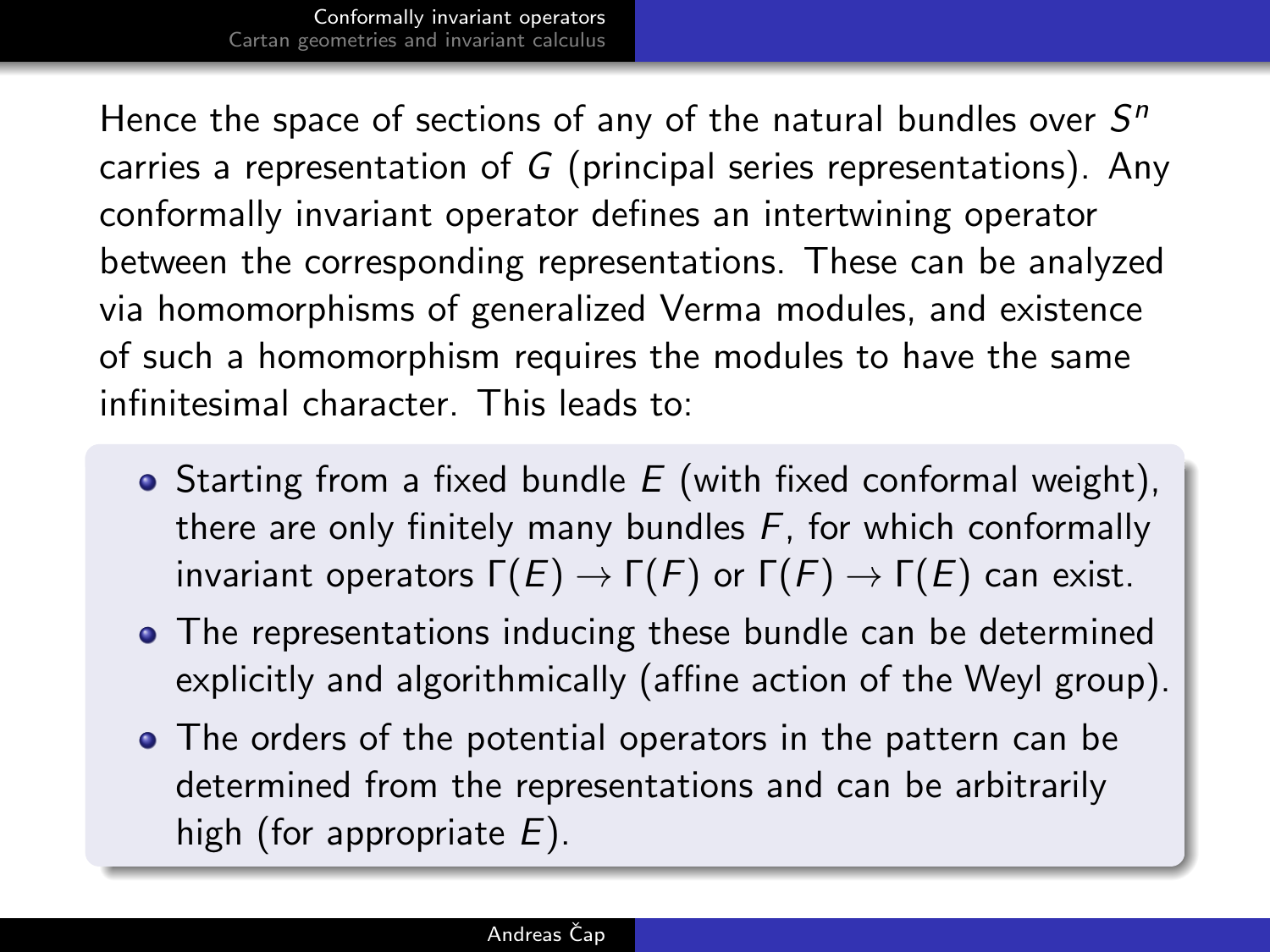More explicitly, in even dimensions, conformally invariant operators can only occur in patterns, which generically have the form of the de–Rham complex.



- $\bullet$  Each bundle E occurs in exaclty on such pattern.
- The place in which it occurs, the other bundles in the pattern, and the orders of the potential operators in the pattern can all be computed algorithmically in representation theory terms.

So while it would be highly desireable to work in a conformally invariant way from the beginning, this is impossible without involving more general geometric objects.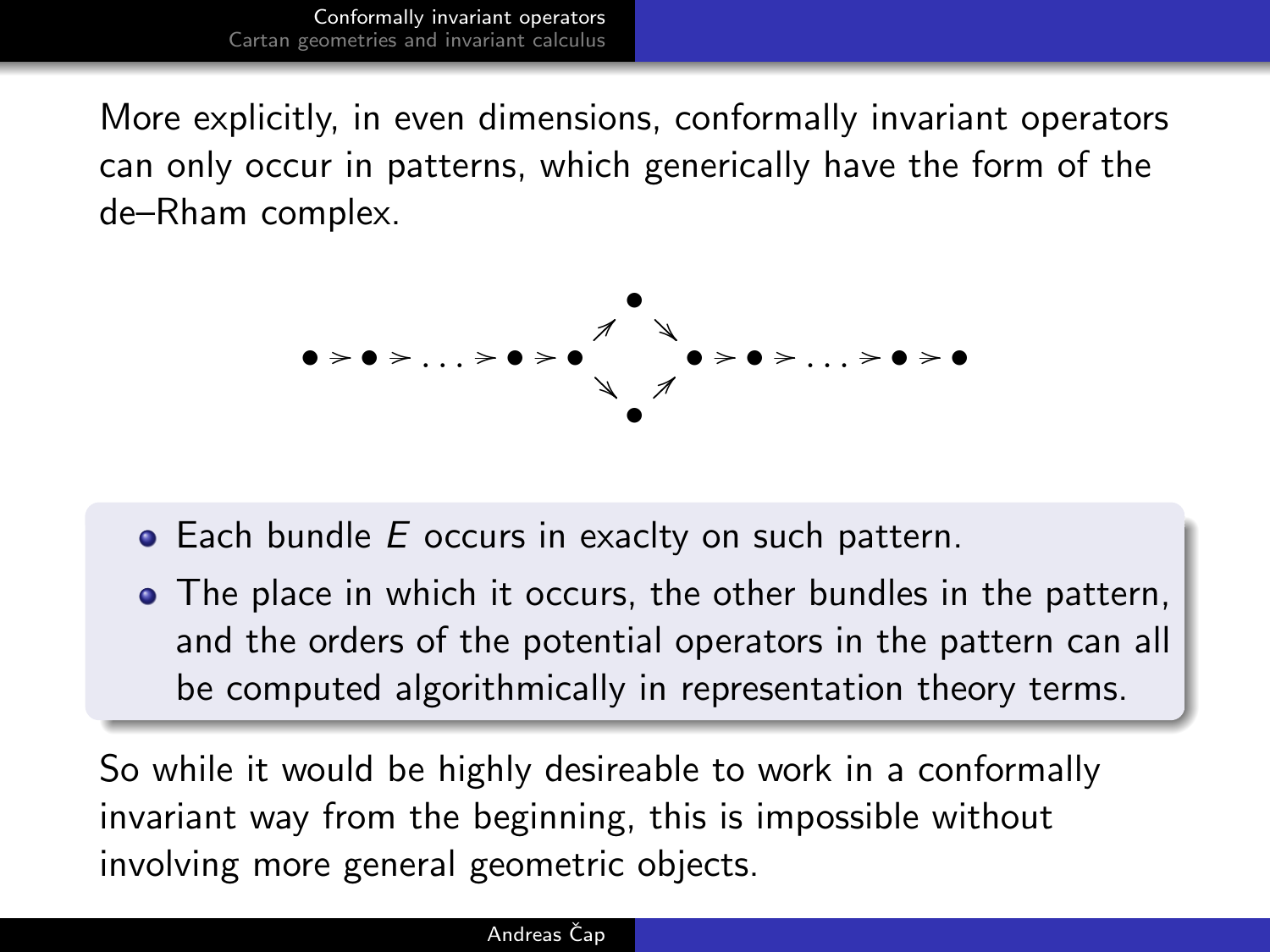A classical construction of E. Cartan from 1923 provides a description of a manifold endowed with a conformal structure, which is formally looks like the homogeneous space  $\mathcal{S}^n = \mathcal{G}/P.$ 

- The conformal structure is equivalent to a princial bundle with structure group  $CO(n) = P/P_+$  enodowed with a soldering form.
- Extend the structure group to obtain a principal P–bundle  $G \rightarrow M$ .
- This can be canonically endowed with a Cartan connection  $\omega \in \Omega^1(\mathcal{G},\mathfrak{g}),$  where  $\mathfrak g$  is the Lie algebra of  $G.$  This extends the lift of the soldering form and statisfies a normalization condition on its curvature.

<span id="page-9-0"></span>The Cartan connection should be thought of as an analog of the left Maurer–Cartan form of G. It trivializes the tangent bundle  $T\mathcal{G}$ in a  $P$ –equivariant way and reproduces the generators of fundamental vector fields.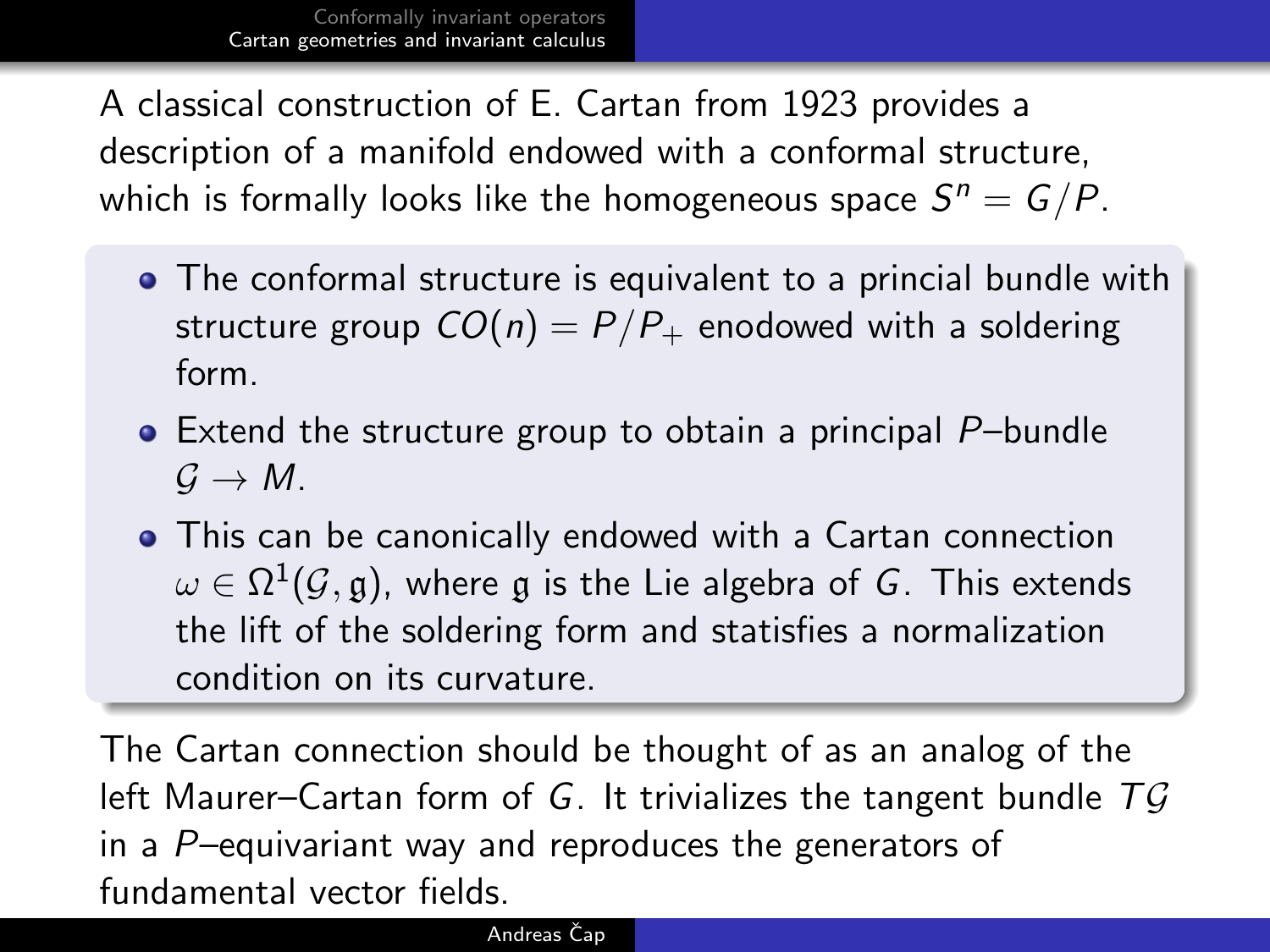The identification of  $P/P_+ \cong CO(n)$  is obtained via the action of P on  $\mathfrak{g}/\mathfrak{p} \cong \mathbb{R}^n$  induced by the adjoint action. This allows us to view all natural bundles considered so far as associated bundles to G. Sections of  $E := \mathcal{G} \times_{\mathcal{P}} \mathbb{W}$  are in bijective correspondence with equivariant smooth functions  $G \to W$ . This shows a way to differentiate such sections:

- For a P–invariant vector field  $\xi \in \mathfrak{X}(\mathcal{G})$  and a P–equivariant function  $f: \mathcal{G} \to \mathbb{W}$ , also  $\xi \cdot f$  is P-equivariant.
- Via  $\omega$ , P-invariant vector fields are in bijective correspondence with P–equivariant functions  $\mathcal{G} \to \mathfrak{g}$ , and hence with sections of  $AM := G \times_P \mathfrak{g}$ .
- Hence we obtain  $D : \Gamma(\mathcal{A}M) \times \Gamma(E) \rightarrow \Gamma(E)$ , written as  $(s, \sigma) \mapsto D_s\sigma$ , which has strong naturality properties.
- One can view  $σ$   $\mapsto$  D $σ$  as an operator  $Γ(E)$   $\rightarrow$   $Γ($  $\mathcal{A}^{*}M \otimes E)$ and in this form, the operator can be iterated.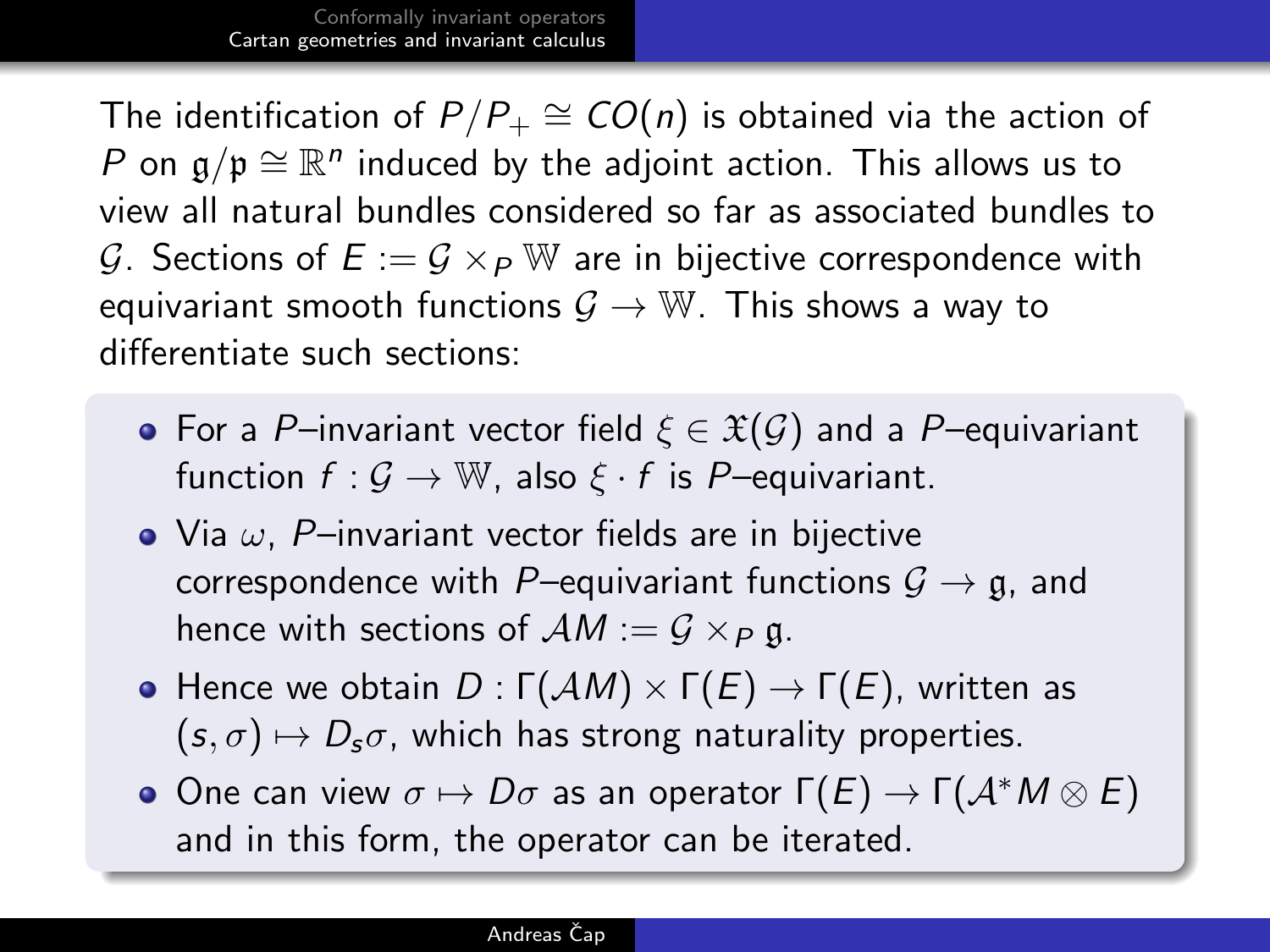The bundle  $AM = G \times_P \mathfrak{g}$  is called the adjoint tractor bundle, the operator D is the fundamental derivative. In general, tractor bundles are natural bundles associated to the restriction of G–representations to P. From the definition, one can deduce several properties of  $AM$ .

- The P–invariant subspaces  $\mathfrak{p}_+ \subset \mathfrak{p} \subset \mathfrak{g}$  give rise to smooth subbundles  $\mathcal{A}^1M \subset \mathcal{A}^0M \subset \mathcal{A}M$  such that  $\mathcal{A}M/\mathcal{A}^0M \cong TM$ and  $\mathcal{A}^1M\cong \mathcal{T}^\ast M$ , and  $\mathcal{A}^0M/\mathcal{A}^1M\cong\mathfrak{co}(\mathcal{T}M).$
- The Lie bracket on g is P-equivariant, thus making  $AM$  into a bundle of Lie algebras.
- The Killing form of g gives rise to a non–degenerate (but indefinite) bundle metric on  $AM$ .

Tractor bundles always encode second order information, but a choice of metric gives an explicit identification with a direct sum of tensor–spinor bundles, see A. Waldron's lectures.